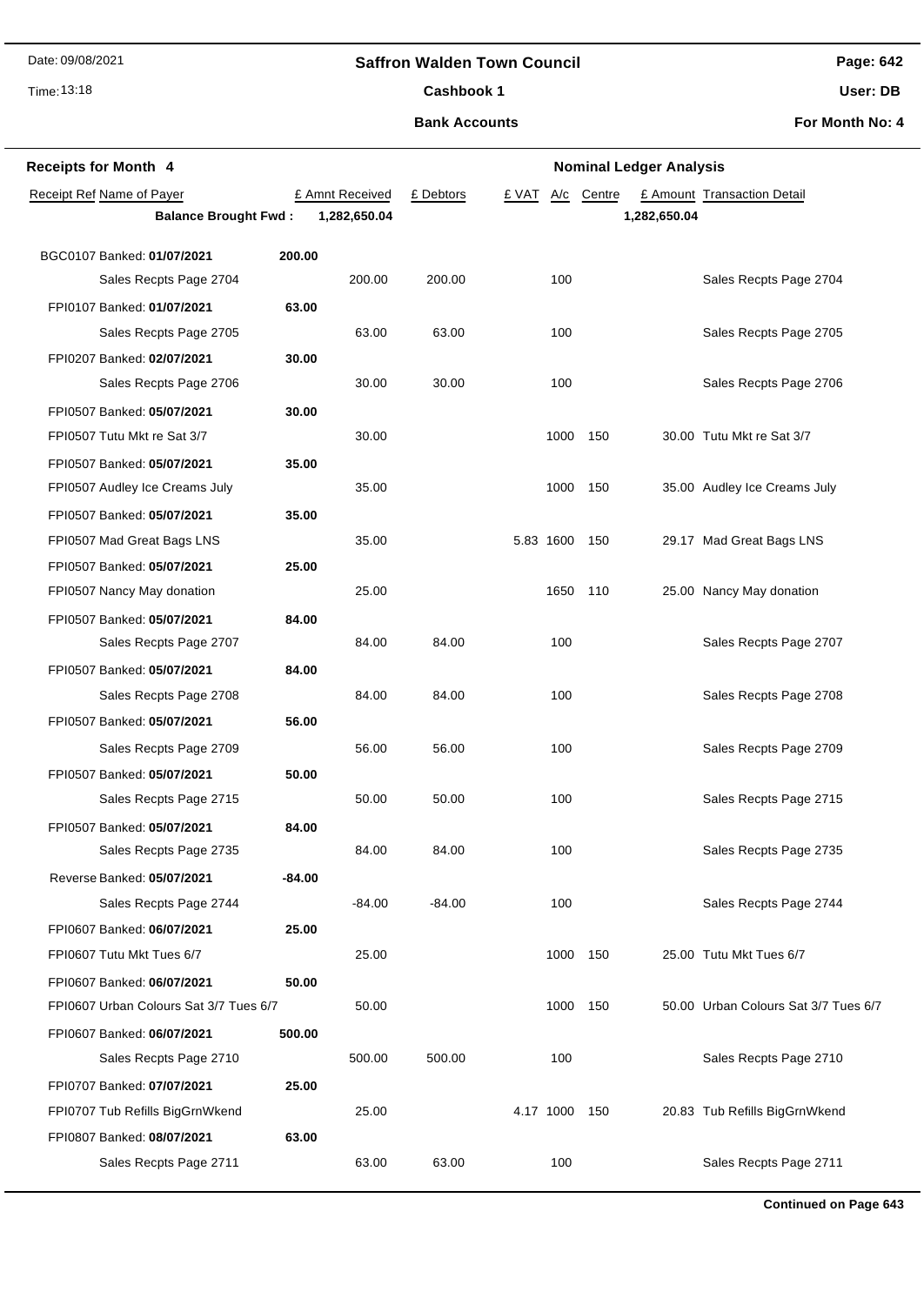## Time: 13:18

## **Saffron Walden Town Council**

**Page: 643**

# Cashbook 1

**Bank Accounts**

**User: DB**

| <b>Receipts for Month 4</b>     | <b>Nominal Ledger Analysis</b> |                 |           |             |              |                                       |  |                                                                   |  |  |
|---------------------------------|--------------------------------|-----------------|-----------|-------------|--------------|---------------------------------------|--|-------------------------------------------------------------------|--|--|
| Receipt Ref Name of Payer       |                                | £ Amnt Received | £ Debtors | £ VAT       | A/c          | Centre<br>£ Amount Transaction Detail |  |                                                                   |  |  |
|                                 |                                |                 |           |             |              |                                       |  |                                                                   |  |  |
|                                 |                                |                 |           |             |              |                                       |  |                                                                   |  |  |
| FPI0807 Banked: 08/07/2021      | 56.00                          |                 |           |             |              |                                       |  |                                                                   |  |  |
| Sales Recpts Page 2712          |                                | 56.00           | 56.00     |             | 100          |                                       |  | Sales Recpts Page 2712                                            |  |  |
| 501818 Banked: 09/07/2021       | 303.00                         |                 |           |             |              |                                       |  |                                                                   |  |  |
| 501818 Mkt                      |                                | 303.00          |           |             | 1.66 1000    | 150                                   |  | 30.00 Mkt Hunts Fab Sat 3/7                                       |  |  |
|                                 |                                |                 |           |             | 1000         | 150                                   |  | 35.00 Mkt Heritage 3/7                                            |  |  |
|                                 |                                |                 |           |             | 1000<br>1000 | 150<br>150                            |  | 8.34 Mkt A Basham BigGrMkt<br>30.00 Mkt A Basham Sat 14/8         |  |  |
|                                 |                                |                 |           |             | 1000         | 150                                   |  | 78.00 Mkt S Hayward July                                          |  |  |
|                                 |                                |                 |           |             | 4350         | 120                                   |  | 120.00 CF refund Spaldings                                        |  |  |
| 501794 Banked: 09/07/2021       | 235.96                         |                 |           |             |              |                                       |  |                                                                   |  |  |
| 501794 TICwk13b                 |                                | 235.96          |           |             |              | 1302 140                              |  | 235.96 TICwk13b NonVAT                                            |  |  |
|                                 |                                |                 |           |             |              |                                       |  |                                                                   |  |  |
| Banked: 09/07/2021              | 950.46                         |                 |           |             |              |                                       |  |                                                                   |  |  |
| 964.28 TICwk13b                 |                                | 950.46          |           |             | 1302         | 140                                   |  | 87.48 TICwk13b NonVAT                                             |  |  |
|                                 |                                |                 |           |             | 510          |                                       |  | 876.80 TICwk13b Ticket sales                                      |  |  |
|                                 |                                |                 |           |             | 4150         | 140                                   |  | -13.82 TICwk13b PP commsn                                         |  |  |
| 501795 Banked: 09/07/2021       | 208.39                         |                 |           |             |              |                                       |  |                                                                   |  |  |
| 501795 TICwk14                  |                                | 208.39          |           |             |              | 1302 140                              |  | 208.39 TICwk14 NonVAT                                             |  |  |
| TICwk14 Banked: 09/07/2021      | 2,754.34                       |                 |           |             |              |                                       |  |                                                                   |  |  |
| TICwk14 TICwk14                 |                                | 2,754.34        |           | 175.14 1302 |              | 140                                   |  | 340.18 TICwk14 NonVAT                                             |  |  |
|                                 |                                |                 |           |             | 1302         | 140                                   |  | 785.68 TICwk14 VATable                                            |  |  |
|                                 |                                |                 |           |             | 1310         | 140                                   |  | 90.00 TICwk14 Website                                             |  |  |
|                                 |                                |                 |           |             | 510          |                                       |  | 633.20 TICwk14 Ticket sales                                       |  |  |
|                                 |                                |                 |           |             | 510<br>510   |                                       |  | 718.30 TICwk14 Audley End Concert<br>19.00 TICwk14 Dog book money |  |  |
|                                 |                                |                 |           |             | 4150         | 140                                   |  | -7.16 TICwk14 PP commission                                       |  |  |
| FPI0907 Banked: 09/07/2021      | 1,833.00                       |                 |           |             |              |                                       |  |                                                                   |  |  |
|                                 |                                | 1,833.00        |           |             | 100          |                                       |  | Sales Recpts Page 2713                                            |  |  |
| Sales Recpts Page 2713          |                                |                 | 1,833.00  |             |              |                                       |  |                                                                   |  |  |
| Interest Banked: 09/07/2021     | 11.01                          |                 |           |             |              |                                       |  |                                                                   |  |  |
| Interest Interest recd July     |                                | 11.01           |           |             |              | 1090 110                              |  | 11.01 Interest recd July                                          |  |  |
| FPI1207 Banked: 12/07/2021      | 70.00                          |                 |           |             |              |                                       |  |                                                                   |  |  |
| FPI1207 Audley Ice Creams x2    |                                | 70.00           |           |             |              | 1000 150                              |  | 70.00 Audley Ice Creams x2                                        |  |  |
| WP1207 Banked: 12/07/2021       | 68.00                          |                 |           |             |              |                                       |  |                                                                   |  |  |
| WP1207 WP Oil& Vinegar Mkt July |                                | 68.00           |           |             |              | 1000 150                              |  | 68.00 WP Oil& Vinegar Mkt July                                    |  |  |
| FPI1207 Banked: 12/07/2021      | 30.00                          |                 |           |             |              |                                       |  |                                                                   |  |  |
| FPI1207 Tutu Mkt 10/7           |                                | 30.00           |           |             |              | 1000 150                              |  | 30.00 Tutu Mkt 10/7                                               |  |  |
|                                 |                                |                 |           |             |              |                                       |  |                                                                   |  |  |
| FPI1207 Banked: 12/07/2021      | 41.00                          |                 |           |             |              |                                       |  |                                                                   |  |  |
| Sales Recpts Page 2714          |                                | 41.00           | 41.00     |             | 100          |                                       |  | Sales Recpts Page 2714                                            |  |  |
| 501819 Banked: 12/07/2021       | 82.01                          |                 |           |             |              |                                       |  |                                                                   |  |  |
| Sales Recpts Page 2716          |                                | 82.01           | 82.01     |             | 100          |                                       |  | Sales Recpts Page 2716                                            |  |  |
|                                 |                                |                 |           |             |              |                                       |  |                                                                   |  |  |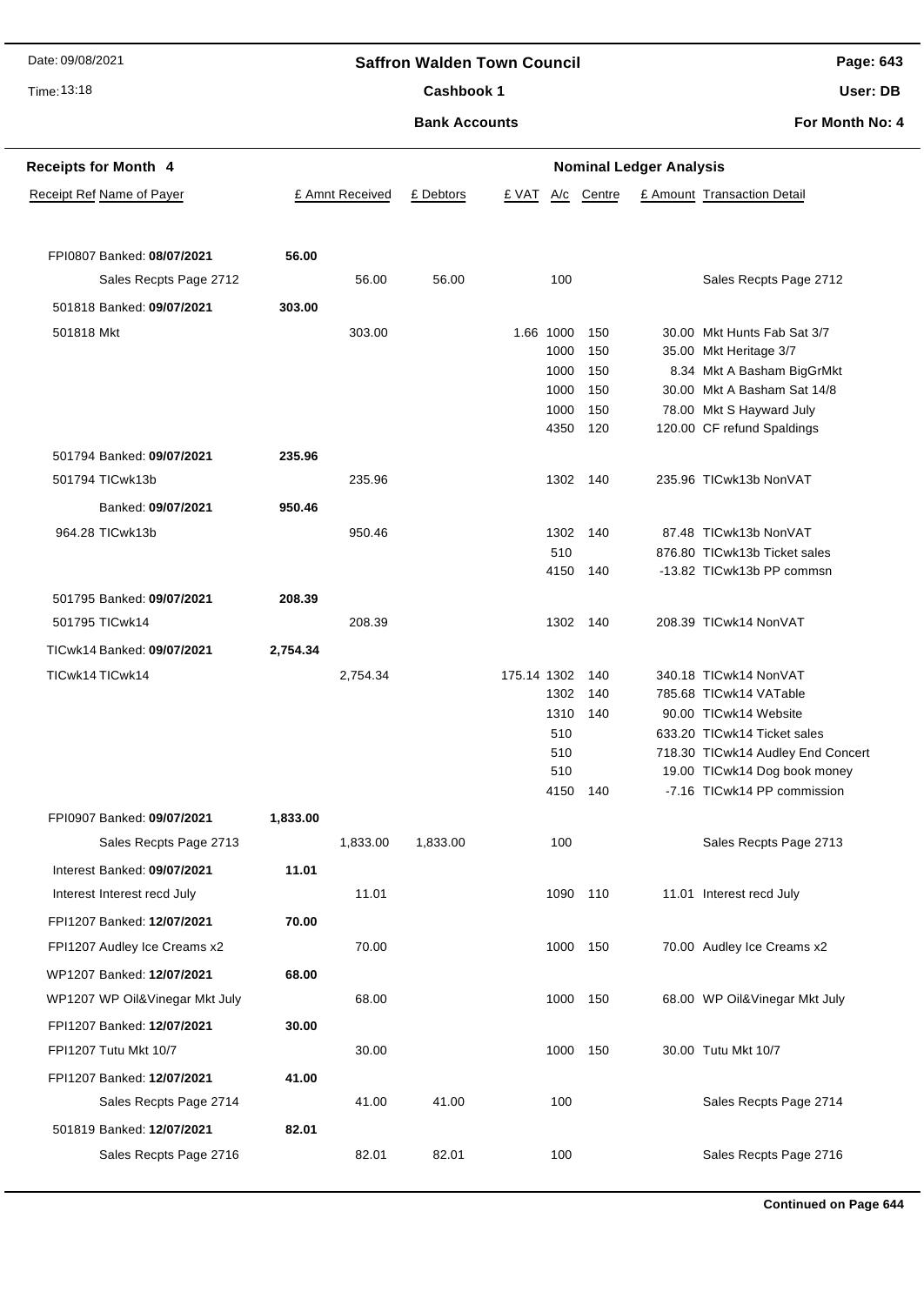## **Saffron Walden Town Council**

Time: 13:18

Cashbook 1

**Bank Accounts**

**Page: 644**

**User: DB**

| <b>Receipts for Month 4</b> |           |                 | <b>Nominal Ledger Analysis</b> |       |              |            |  |                                                           |
|-----------------------------|-----------|-----------------|--------------------------------|-------|--------------|------------|--|-----------------------------------------------------------|
| Receipt Ref Name of Payer   |           | £ Amnt Received | £ Debtors                      | £ VAT | A/c          | Centre     |  | £ Amount Transaction Detail                               |
|                             |           |                 |                                |       |              |            |  |                                                           |
| 501820 Banked: 12/07/2021   | 100.00    |                 |                                |       |              |            |  |                                                           |
| 501820 Mkt Sat 10/7         |           | 100.00          |                                |       | 1000         | 150        |  | 35.00 Mkt Sat 10/7 QNC                                    |
|                             |           |                 |                                |       | 1000<br>1000 | 150<br>150 |  | 30.00 Mkt Sat 10/7 Sp Hunt<br>35.00 Mkt Sat 10/7 Heritage |
| FPI1207 Banked: 12/07/2021  | 84.00     |                 |                                |       |              |            |  |                                                           |
| Sales Recpts Page 2718      |           | 84.00           | 84.00                          |       | 100          |            |  | Sales Recpts Page 2718                                    |
| FPI1207 Banked: 12/07/2021  | 14.00     |                 |                                |       |              |            |  |                                                           |
| Sales Recpts Page 2719      |           | 14.00           | 14.00                          |       | 100          |            |  | Sales Recpts Page 2719                                    |
| FPI1207 Banked: 12/07/2021  | 60.00     |                 |                                |       |              |            |  |                                                           |
| Sales Recpts Page 2720      |           | 60.00           | 60.00                          |       | 100          |            |  | Sales Recpts Page 2720                                    |
| FPI1207 Banked: 12/07/2021  | 241.50    |                 |                                |       |              |            |  |                                                           |
| Sales Recpts Page 2721      |           | 241.50          | 241.50                         |       | 100          |            |  | Sales Recpts Page 2721                                    |
| FPI1207 Banked: 12/07/2021  | 123.01    |                 |                                |       |              |            |  |                                                           |
| Sales Recpts Page 2722      |           | 123.01          | 123.01                         |       | 100          |            |  | Sales Recpts Page 2722                                    |
| BGC1307 Banked: 13/07/2021  | 8,350.63  |                 |                                |       |              |            |  |                                                           |
| Sales Recpts Page 2723      |           | 8,350.63        | 8,350.63                       |       | 100          |            |  | Sales Recpts Page 2723                                    |
| FPI1307 Banked: 13/07/2021  | 28.00     |                 |                                |       |              |            |  |                                                           |
| Sales Recpts Page 2724      |           | 28.00           | 28.00                          |       | 100          |            |  | Sales Recpts Page 2724                                    |
| FPI1307 Banked: 13/07/2021  | 40.00     |                 |                                |       |              |            |  |                                                           |
| Sales Recpts Page 2725      |           | 40.00           | 40.00                          |       | 100          |            |  | Sales Recpts Page 2725                                    |
| FPI1307 Banked: 13/07/2021  | 70.00     |                 |                                |       |              |            |  |                                                           |
| Sales Recpts Page 2726      |           | 70.00           | 70.00                          |       | 100          |            |  | Sales Recpts Page 2726                                    |
| FPI1407 Banked: 14/07/2021  | 48.30     |                 |                                |       |              |            |  |                                                           |
| FPI1407 GoFundMe H Asker    |           | 48.30           |                                |       | 1650         | 110        |  | 48.30 GoFundMe H Asker                                    |
| FPI1507 Banked: 15/07/2021  | 50.00     |                 |                                |       |              |            |  |                                                           |
| Sales Recpts Page 2727      |           | 50.00           | 50.00                          |       | 100          |            |  | Sales Recpts Page 2727                                    |
| FPI1507 Banked: 15/07/2021  | 63.00     |                 |                                |       |              |            |  |                                                           |
| Sales Recpts Page 2728      |           | 63.00           | 63.00                          |       | 100          |            |  | Sales Recpts Page 2728                                    |
| FPI1507 Banked: 15/07/2021  | 175.00    |                 |                                |       |              |            |  |                                                           |
| Sales Recpts Page 2729      |           | 175.00          | 175.00                         |       | 100          |            |  | Sales Recpts Page 2729                                    |
| BGC1507 Banked: 15/07/2021  | 20,546.05 |                 |                                |       |              |            |  |                                                           |
| <b>BGC1507 HMRC Q2</b>      |           | 20,546.05       |                                |       | 105          |            |  | 20,546.05 HMRC Q2                                         |
| FPI1607 Banked: 16/07/2021  | 60.00     |                 |                                |       |              |            |  |                                                           |
| FPI1607 Turner Photogr BEG  |           | 60.00           |                                |       | 1010 170     |            |  | 60.00 Turner Photogr BEG                                  |
| FPI1907 Banked: 19/07/2021  | 30.00     | 30.00           |                                |       | 1000         | 150        |  | 30.00 GKP Legal Mkt 17/7                                  |
| FPI1907 GKP Legal Mkt 17/7  |           |                 |                                |       |              |            |  |                                                           |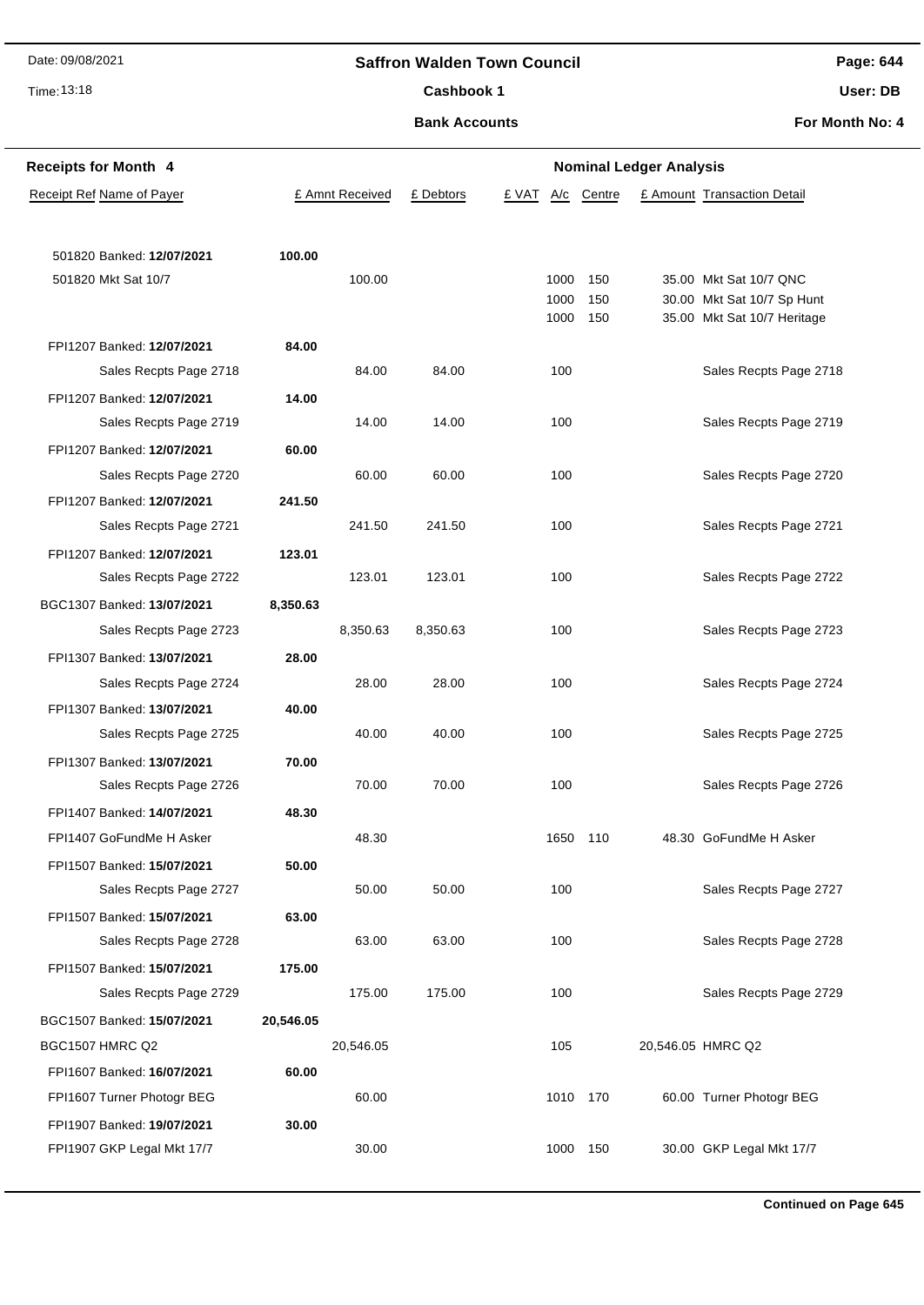## **Saffron Walden Town Council**

Time: 13:18

#### Cashbook 1

**Bank Accounts**

**Page: 645**

**User: DB**

| <b>Receipts for Month 4</b>        |          |                 | <b>Nominal Ledger Analysis</b> |                |            |            |  |                                                         |  |
|------------------------------------|----------|-----------------|--------------------------------|----------------|------------|------------|--|---------------------------------------------------------|--|
| Receipt Ref Name of Payer          |          | £ Amnt Received | £ Debtors                      | £ VAT          | A/c        | Centre     |  | £ Amount Transaction Detail                             |  |
|                                    |          |                 |                                |                |            |            |  |                                                         |  |
| FPI1907 Banked: 19/07/2021         | 35.00    |                 |                                |                |            |            |  |                                                         |  |
| FPI1907 Heer Audley Ice Cr Mkt     |          | 35.00           |                                |                |            | 1000 150   |  | 35.00 Heer Audley Ice Cr Mkt                            |  |
| FPI1907 Banked: 19/07/2021         | 80.00    |                 |                                |                |            |            |  |                                                         |  |
| Sales Recpts Page 2730             |          | 80.00           | 80.00                          |                | 100        |            |  | Sales Recpts Page 2730                                  |  |
| FPI1907 Banked: 19/07/2021         | 10.00    |                 |                                |                |            |            |  |                                                         |  |
| FPI1907 D McLellan Mayor's Charity |          | 10.00           |                                |                | 1650       | 110        |  | 10.00 D McLellan Mayor's Charity                        |  |
| FPI2007 Banked: 20/07/2021         | 10.00    |                 |                                |                |            |            |  |                                                         |  |
| FPI2007 P Gadd Mayor's Charity     |          | 10.00           |                                |                |            | 1650 110   |  | 10.00 P Gadd Mayor's Charity                            |  |
|                                    |          |                 |                                |                |            |            |  |                                                         |  |
| FPI2007 Banked: 20/07/2021         | 225.00   |                 |                                |                |            |            |  |                                                         |  |
| FPI2007 Off the Beaten Truck June  |          | 225.00          |                                |                | 1010       | 250        |  | 225.00 Off the Beaten Truck June                        |  |
| FPI2007 Banked: 20/07/2021         | 35.00    |                 |                                |                |            |            |  |                                                         |  |
| FPI2007 Rickling Candle Xmas       |          | 35.00           |                                | 5.83 1600      |            | 150        |  | 29.17 Rickling Candle Xmas                              |  |
| FPI2007 Banked: 20/07/2021         | 70.00    |                 |                                |                |            |            |  |                                                         |  |
| FPI2007 Emma Sands GA 1/8          |          | 70.00           |                                |                |            | 1200 130   |  | 70.00 Emma Sands GA 1/8                                 |  |
| FPI2007 Banked: 20/07/2021         | 84.00    |                 |                                |                |            |            |  |                                                         |  |
| Sales Recpts Page 2731             |          | 84.00           | 84.00                          |                | 100        |            |  | Sales Recpts Page 2731                                  |  |
| BGC2207 Banked: 22/07/2021         | 2,969.50 |                 |                                |                |            |            |  |                                                         |  |
| BGC2207 UDC Rate Rebate HST2019-20 |          | 2,969.50        |                                |                |            | 9015 110   |  | 2,969.50 UDC Rate Rebate HST2019-20                     |  |
| FPI2207 Banked: 22/07/2021         | 50.00    |                 |                                |                |            |            |  |                                                         |  |
| FPI2207 K Gregory Mayor's Charity  |          | 50.00           |                                |                |            | 1650 110   |  | 50.00 K Gregory Mayor's Charity                         |  |
| 501796 Banked: 26/07/2021          | 375.72   |                 |                                |                |            |            |  |                                                         |  |
| 501796 TICwk15                     |          | 375.72          |                                |                | 1302       | 140        |  | 375.72 TICwk15 NonVAT                                   |  |
| TICwk15 Banked: 26/07/2021         | 1,901.07 |                 |                                |                |            |            |  |                                                         |  |
| TICwk15 TICwk15                    |          | 1,901.07        |                                | 142.09 1302    |            | 140        |  | 710.46 TICwk15 VATable                                  |  |
|                                    |          |                 |                                |                | 1302       | 140        |  | 130.97 TICwk15 NonVAT                                   |  |
|                                    |          |                 |                                |                | 510        |            |  | 662.00 TICwk15 Ticket sales                             |  |
|                                    |          |                 |                                |                | 510<br>510 |            |  | 258.50 TICwk15 AE Ticket sales<br>9.50 TICwk15 Dog book |  |
|                                    |          |                 |                                |                | 4150       | 140        |  | -12.45 TICwk15 PP commission                            |  |
| 501797 Banked: 26/07/2021          | 509.78   |                 |                                |                |            |            |  |                                                         |  |
| 501797 TICwk16 VATable             |          | 509.78          |                                | 84.96 1302 140 |            |            |  | 424.82 TICwk16 VATable                                  |  |
| TICwk16 Banked: 26/07/2021         |          |                 |                                |                |            |            |  |                                                         |  |
|                                    | 1,588.49 |                 |                                |                |            |            |  |                                                         |  |
| TICwk16TICwk16                     |          | 1,588.49        |                                | 47.84 1302     | 1302       | 140<br>140 |  | 418.13 TICwk16 NonVAT<br>239.20 TICwk16 VATable         |  |
|                                    |          |                 |                                |                | 1700       | 170        |  | 16.70 TICwk16 BEG sales                                 |  |
|                                    |          |                 |                                |                | 510        |            |  | 608.00 TICwk16 Ticket sales                             |  |
|                                    |          |                 |                                |                | 510        |            |  | 264.00 TICwk16 AE ticket sales                          |  |
|                                    |          |                 |                                |                |            | 4150 140   |  | -5.38 TICwk16 PP commsn                                 |  |
|                                    |          |                 |                                |                |            |            |  |                                                         |  |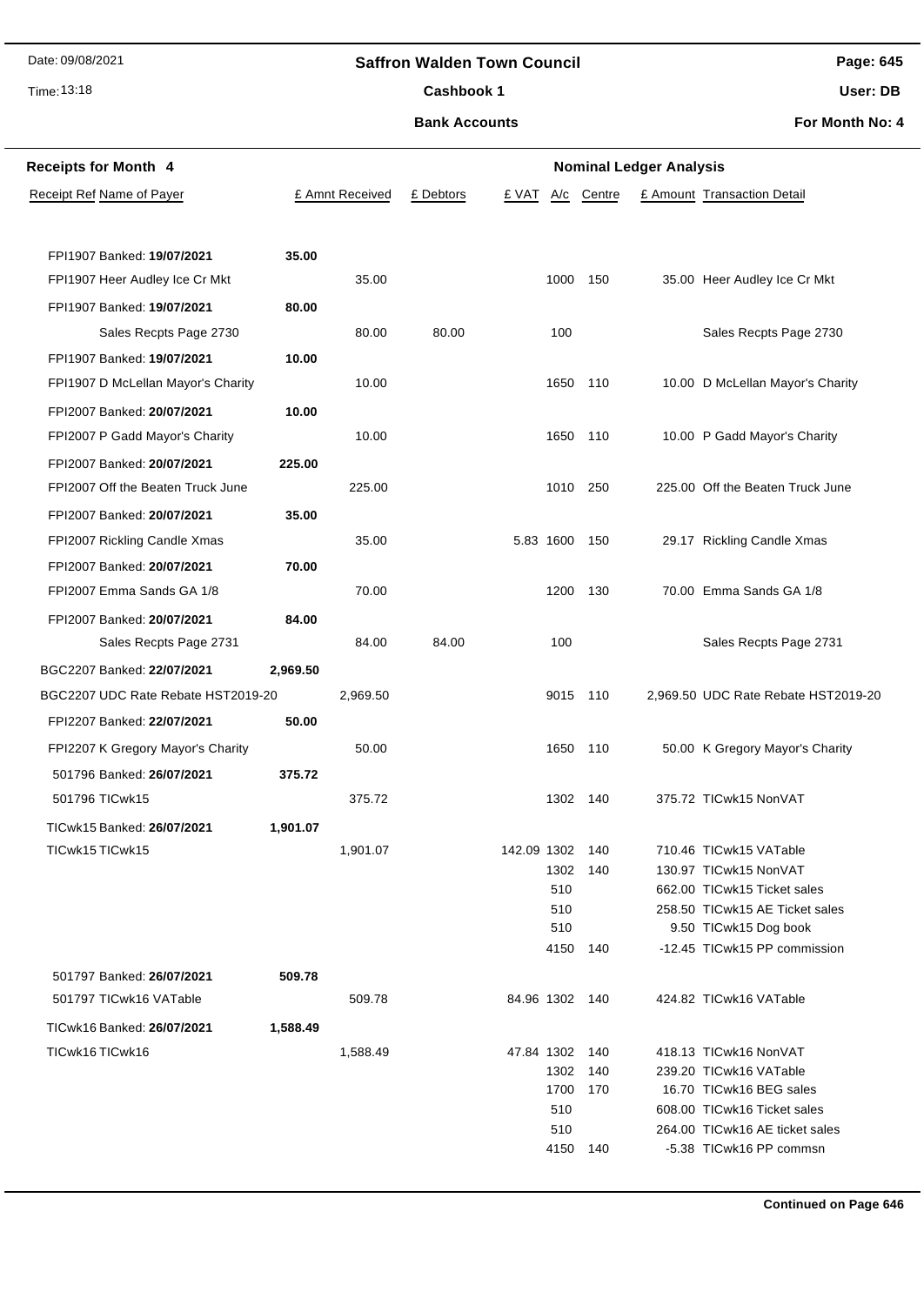## Time: 13:18

## **Saffron Walden Town Council**

**Page: 646**

Cashbook 1

**Bank Accounts**

**User: DB**

| <b>Receipts for Month 4</b>      | <b>Nominal Ledger Analysis</b> |                 |           |               |        |  |                                      |  |
|----------------------------------|--------------------------------|-----------------|-----------|---------------|--------|--|--------------------------------------|--|
| <b>Receipt Ref Name of Payer</b> |                                | £ Amnt Received | £ Debtors | £ VAT<br>A/c  | Centre |  | £ Amount Transaction Detail          |  |
|                                  |                                |                 |           |               |        |  |                                      |  |
|                                  |                                |                 |           |               |        |  |                                      |  |
| FPI2607 Banked: 26/07/2021       | 100.00                         |                 |           |               |        |  |                                      |  |
| Sales Recpts Page 2732           |                                | 100.00          | 100.00    | 100           |        |  | Sales Recpts Page 2732               |  |
| FPI2607 Banked: 26/07/2021       | 84.00                          |                 |           |               |        |  |                                      |  |
| Sales Recpts Page 2733           |                                | 84.00           | 84.00     | 100           |        |  | Sales Recpts Page 2733               |  |
| FPI2607 Banked: 27/07/2021       | 500.00                         |                 |           |               |        |  |                                      |  |
| Sales Recpts Page 2734           |                                | 500.00          | 500.00    | 100           |        |  | Sales Recpts Page 2734               |  |
| FPI2707 Banked: 27/07/2021       | 25.00                          |                 |           |               |        |  |                                      |  |
| FPI2707 Mkt Tutu 27/7            |                                | 25.00           |           | 1000          | 150    |  | 25.00 Mkt Tutu 27/7                  |  |
| 501821 Banked: 28/07/2021        | 130.00                         |                 |           |               |        |  |                                      |  |
| Sales Recpts Page 2736           |                                | 130.00          | 130.00    | 100           |        |  | Sales Recpts Page 2736               |  |
| 501822 Banked: 28/07/2021        | 393.00                         |                 |           |               |        |  |                                      |  |
| 501822 Market                    |                                | 393.00          |           | 1000          | 150    |  | 35.00 Market QNS 17/7                |  |
|                                  |                                |                 |           | 1000          | 150    |  | 35.00 Market Oil & Vin 17/7          |  |
|                                  |                                |                 |           | 1000          | 150    |  | 35.00 Market Y Khalil 17/7           |  |
|                                  |                                |                 |           | 1000          | 150    |  | 25.00 Market Heritage 20/7           |  |
|                                  |                                |                 |           | 1000          | 150    |  | 143.00 Market Jeffrey Men's Clothing |  |
|                                  |                                |                 |           | 1000          | 150    |  | 30.00 Market Spencer H 24/7          |  |
|                                  |                                |                 |           | 1000          | 150    |  | 35.00 Market Heritage 24/7           |  |
|                                  |                                |                 |           | 1000          | 150    |  | 25.00 Market Heritage 27/7           |  |
|                                  |                                |                 |           | 1000          | 150    |  | 25.00 Market Urban Col 13/7          |  |
|                                  |                                |                 |           | 1650          | 110    |  | 5.00 Mayor's Fund Bromley            |  |
| Mkt July Banked: 28/07/2021      | 5,118.07                       |                 |           |               |        |  |                                      |  |
| Mkt July Market BACS July        |                                | 5,118.07        |           | 1000          | 150    |  | 5,118.07 Market BACS July            |  |
| FPI2807 Banked: 28/07/2021       | 130.00                         |                 |           |               |        |  |                                      |  |
| FPI2807 Vacmarc BACS Mkt July    |                                | 130.00          |           | 1000          | 150    |  | 130.00 Vacmarc BACS Mkt July         |  |
| FPI2807 Banked: 28/07/2021       | 350.00                         |                 |           |               |        |  |                                      |  |
| Sales Recpts Page 2737           |                                | 350.00          | 350.00    | 100           |        |  | Sales Recpts Page 2737               |  |
| FPI2807 Banked: 28/07/2021       | 350.00                         |                 |           |               |        |  |                                      |  |
| Sales Recpts Page 2739           |                                | 350.00          | 350.00    | 100           |        |  | Sales Recpts Page 2739               |  |
| RevReceiptBanked: 29/07/2021     | -350.00                        |                 |           |               |        |  |                                      |  |
| Sales Recpts Page 2738           |                                | $-350.00$       | $-350.00$ | 100           |        |  | Sales Recpts Page 2738               |  |
| F&E074-21 Banked: 29/07/2021     | 100.00                         |                 |           |               |        |  |                                      |  |
| Sales Recpts Page 2740           |                                | 100.00          | 100.00    | 100           |        |  | Sales Recpts Page 2740               |  |
| FPI2907 Banked: 29/07/2021       | 40.00                          |                 |           |               |        |  |                                      |  |
| FPI2907 Sambrook GA Hire         |                                | 40.00           |           | 1200          | 130    |  | 40.00 Sambrook GA Hire               |  |
| FPI2907 Banked: 29/07/2021       | 35.00                          |                 |           |               |        |  |                                      |  |
| FPI2907 Monet Homes Fayre        |                                | 35.00           |           | 5.83 1600 150 |        |  | 29.17 Monet Homes Fayre              |  |
| BGC3007 Banked: 30/07/2021       | 224.06                         |                 |           |               |        |  |                                      |  |
|                                  |                                |                 |           |               |        |  |                                      |  |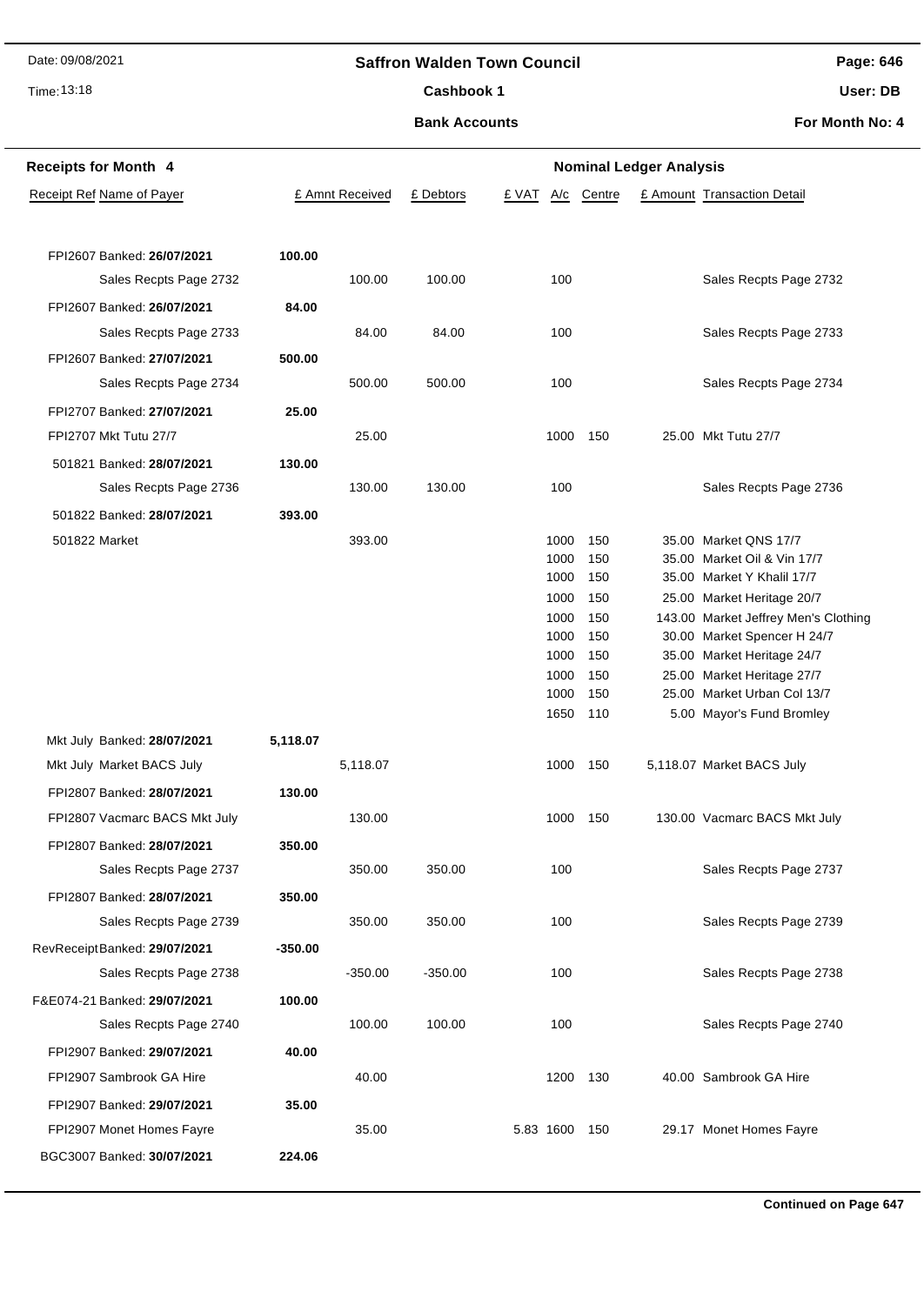## Time: 13:18

## **Saffron Walden Town Council**

**Page: 647**

Cashbook 1

#### **Bank Accounts**

**User: DB For Month No: 4**

| <b>Receipts for Month 4</b>      | <b>Nominal Ledger Analysis</b> |                 |           |        |      |     |              |                                |  |  |  |
|----------------------------------|--------------------------------|-----------------|-----------|--------|------|-----|--------------|--------------------------------|--|--|--|
| Receipt Ref Name of Payer        |                                | £ Amnt Received |           | £ VAT  | A/c  |     |              | £ Amount Transaction Detail    |  |  |  |
|                                  |                                |                 |           |        |      |     |              |                                |  |  |  |
| Sales Recpts Page 2741           |                                | 224.06          | 224.06    |        | 100  |     |              | Sales Recpts Page 2741         |  |  |  |
| TIC Banked: 30/07/2021           | 1,685.21                       |                 |           |        |      |     |              |                                |  |  |  |
| TIC TIC First Data July          |                                | 1,685.21        |           |        | 510  |     |              | 1,685.21 TIC First Data July   |  |  |  |
| FPI3007 Banked: 30/07/2021       | 213.00                         |                 |           |        |      |     |              |                                |  |  |  |
| FPI3007 Crump Mkt August         |                                | 213.00          |           |        | 1000 | 150 |              | 213.00 Crump Mkt August        |  |  |  |
| FPI3007 Banked: 30/07/2021       | 15.00                          |                 |           |        |      |     |              |                                |  |  |  |
| FPI3007 SWPC Church mayor's fund |                                | 15.00           |           |        | 1650 | 110 |              | 15.00 SWPC Church mayor's fund |  |  |  |
| FPI3007 Banked: 30/07/2021       | 40.00                          |                 |           |        |      |     |              |                                |  |  |  |
| FPI3007 Charles/Mike Mkt 31/7    |                                | 40.00           |           |        | 1000 | 150 |              | 40.00 Charles/Mike Mkt 31/7    |  |  |  |
| Banked: 30/07/2021               | 291.12                         |                 |           |        |      |     |              |                                |  |  |  |
| FD3007 FirstData TIC             |                                | 291.12          |           |        | 510  |     |              | 291.12 FirstData TIC           |  |  |  |
| <b>Total Receipts for Month</b>  | 55,498.68                      |                 | 14,093.21 | 473.35 |      |     | 40,932.12    |                                |  |  |  |
|                                  |                                |                 |           |        |      |     |              |                                |  |  |  |
| <b>Cashbook Totals</b>           | 1,338,148.72                   |                 | 14,093.21 | 473.35 |      |     | 1,323,582.16 |                                |  |  |  |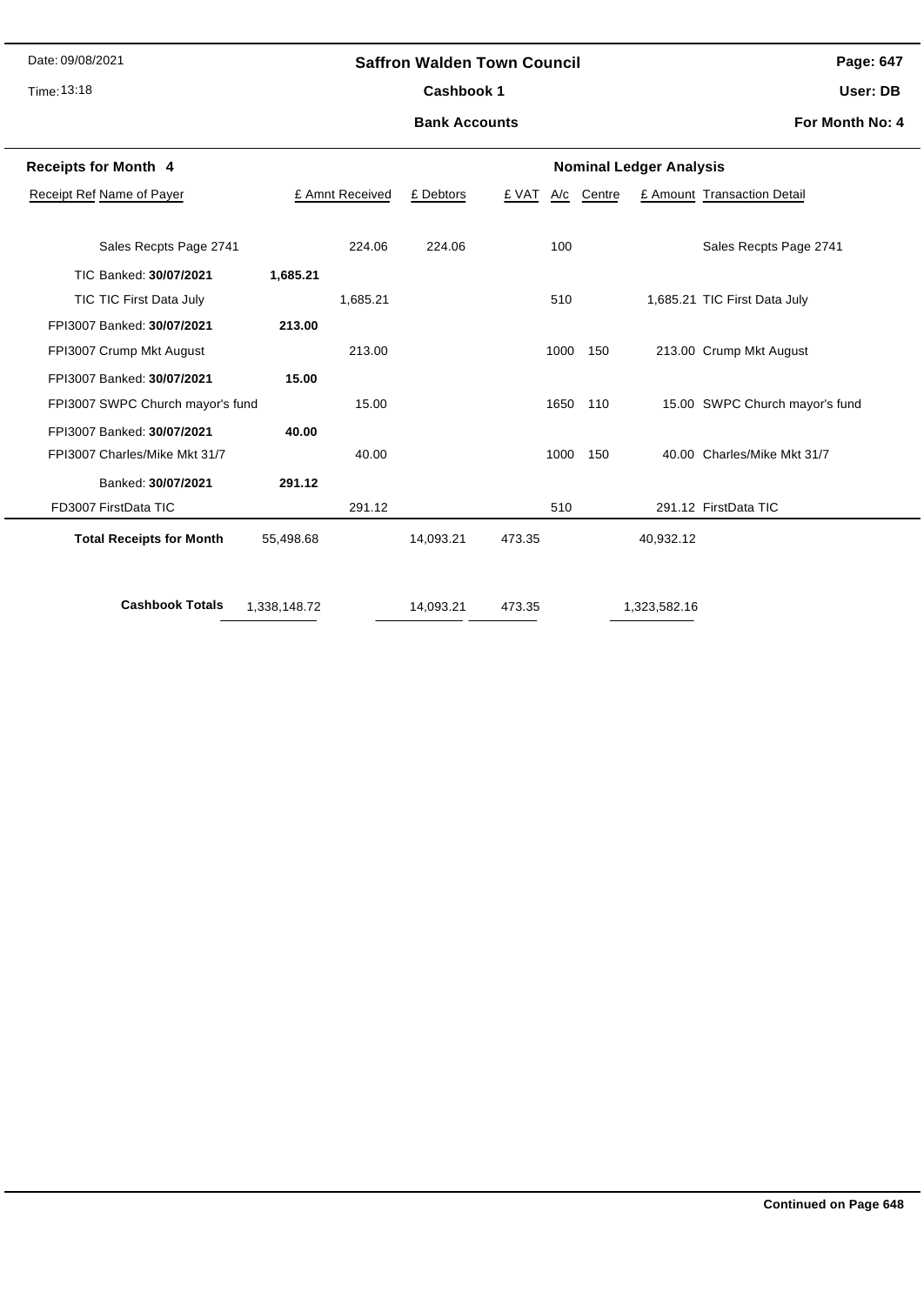## **Saffron Walden Town Council**

Time: 13:18

#### Cashbook 1

**Page: 648**

**User: DB**

**For Month No: 4**

## **Bank Accounts**

|               | <b>Payments for Month 4</b>                  |                 | <b>Nominal Ledger Analysis</b> |             |                |               |            |  |                                            |  |
|---------------|----------------------------------------------|-----------------|--------------------------------|-------------|----------------|---------------|------------|--|--------------------------------------------|--|
| Date          | Payee Name                                   |                 | Reference £ Total Amnt         | £ Creditors | £ VAT          |               | A/c Centre |  | £ Amount Transaction Detail                |  |
|               |                                              |                 |                                |             |                |               |            |  |                                            |  |
|               | 01/07/2021 Duke Depot Rent July              | SO0107          | 625.00                         |             |                | 4200          | 260        |  | 625.00 Duke Depot Rent July                |  |
|               | 01/07/2021 UDC Rates July Cemetery           | SO0107          | 273.00                         |             |                | 4205          | 160        |  | 273.00 UDC Rates July Cemetery             |  |
|               | 01/07/2021 UDC Rates July HST                | SO0107          | 212.00                         |             |                | 4205          | 270        |  | 212.00 UDC Rates July HST                  |  |
|               | 01/07/2021 UDC Rates July GA                 | SO0107          | 409.00                         |             |                | 4205          | 130        |  | 409.00 UDC Rates July GA                   |  |
|               | 01/07/2021 UDC Rates July Market             | SO0107          | 561.00                         |             |                | 4205          | 150        |  | 561.00 UDC Rates July Market               |  |
|               | 01/07/2021 UDC Rates July TIC                | SO0107          | 998.00                         |             |                | 4205          | -140       |  | 998.00 UDC Rates July TIC                  |  |
|               | 01/07/2021 UDC Rates July TH                 | SO0107          | 1,235.00                       |             |                | 4205          | 120        |  | 1,235.00 UDC Rates July TH                 |  |
|               | 01/07/2021 Waitrose Foodbank                 | <b>DEB0107</b>  | 12.50                          |             |                | 4607 110      |            |  | 12.50 Waitrose Foodbank                    |  |
|               | 01/07/2021 Aldi Foodbank                     | DD0107          | 60.10                          |             |                | 1.00 4607     | 110        |  | 59.10 Aldi Foodbank                        |  |
|               | 01/07/2021 Adobe planning subsc July         | DD0107          | 15.17                          |             |                | 2.53 4610 110 |            |  | 12.64 Adobe planning subsc July            |  |
|               | 02/07/2021 CB Asbestos Removal inspection    | 007794          | 222.00                         |             | 37.00 4270 130 |               |            |  | 185.00 CB Asbestos Removal<br>inspection   |  |
|               | 02/07/2021 RCCE annual sub                   | 007795          | 138.60                         |             | 23.10 4110     |               | 110        |  | 115.50 RCCE annual sub                     |  |
|               | 02/07/2021 D Luckin update Mayoral board     | 007796          | 100.00                         |             |                | 4555 110      |            |  | 100.00 D Luckin update Mayoral<br>board    |  |
|               | 02/07/2021 Amazon TIC A4 sign holders        | DEB0207         | 22.99                          |             |                | 3.83 4080     | 140        |  | 19.16 Amazon TIC A4 sign holders           |  |
|               | 02/07/2021 WP Engine TIC website             | DD0207          | 23.40                          |             |                | 4300          | 140        |  | 23.40 WP Engine TIC website                |  |
|               | 05/07/2021 Grenke Leasing Ltd                | DD0507          | 2,278.80                       | 2,278.80    |                | 500           |            |  | Grenke photocopier Q2                      |  |
|               | 06/07/2021 Force36 TIC web domain renewal    | <b>DEB0607</b>  | 15.12                          |             |                | 2.52 4110     | 140        |  | 12.60 Force36 TIC web domain<br>renewal    |  |
|               | 08/07/2021 Amy Louise flowers<br>MayorMaking | <b>DEB0807</b>  | 40.00                          |             |                | 4545          | - 110      |  | 40.00 Amy Louise flowers<br>MayorMaking    |  |
|               | 08/07/2021 Paymentsense serv charge          | DD0807          | 5.94                           |             |                | 0.99 4150     | - 140      |  | 4.95 Paymentsense serv charge              |  |
|               | 09/07/2021 Parkers Pitches Lime Ave works    | 007797          | 10,920.00                      |             | 1,540.00 9040  |               | 250        |  | 9,380.00 Parkers Pitches Lime Ave<br>works |  |
|               | 13/07/2021 Force36 Ltd                       | DD1307          | 1,282.40                       | 1,282.40    |                | 500           |            |  | Force36 IT/phones                          |  |
|               | 13/07/2021 FuelGenie                         | DD1307a         | 289.84                         | 289.84      |                | 500           |            |  | FuelGenie June                             |  |
|               | 14/07/2021 Paymaster UK                      | DD1407          | 118.32                         | 118.32      |                | 500           |            |  | Paymaster June                             |  |
|               | 14/07/2021 FirstData TIC cardnet fees        | DD1407          | 90.25                          |             |                | 4150          | 140        |  | 90.25 FirstData TIC cardnet fees           |  |
|               | 15/07/2021 Royal Mail redirection mail 3m    | <b>DEB1507</b>  | 216.00                         |             |                | 4075          | 110        |  | 216.00 Royal Mail redirection mail<br>Зm   |  |
|               | 15/07/2021 FirstData TIC                     | DD1507          | 18.00                          |             |                | 4150          | -140       |  | 18.00 FirstData TIC                        |  |
|               | 15/07/2021 Fairycroft Mayor's Charity HA     | 007798          | 8,000.00                       |             |                | 1650 110      |            |  | 8,000.00 Fairycroft Mayor's Charity HA     |  |
|               | 19/07/2021 EposNow Till support licence      | DEB1907         | 342.00                         |             | 57.00 4085 140 |               |            |  | 285.00 EposNow Till support licence        |  |
|               | 19/07/2021 Fasthosts NHPlan website          | DD1907          | 12.00                          |             |                | 2.00 4150 110 |            |  | 10.00 Fasthosts NHPlan website             |  |
|               | 20/07/2021 Worldpay card machine fees        | <b>DEB2007</b>  | 64.18                          |             |                | 6.50 4150     | 110        |  | 57.68 Worldpay card machine fees           |  |
|               | 21/07/2021 Total Gas & Power                 | DD2107          | 40.86                          | 40.86       |                | 500           |            |  | Total Gas July TH 398kWh                   |  |
|               | 22/07/2021 HMRC Tax/NI                       | DD2207          | 11,507.73                      |             |                | 515           |            |  | 11,507.73 HMRC Tax/NI                      |  |
|               | 22/07/2021 Aldi Foodbank                     | <b>DEB2207</b>  | 60.50                          |             | 3.48           | 4607          | 110        |  | 57.02 Aldi Foodbank                        |  |
| 23/07/2021 EE |                                              | DD2307          | 336.58                         | 336.58      |                | 500           |            |  | Purchase Ledger DDR<br>Payment             |  |
|               | 23/07/2021 Facebook advertising TIC          | DEB2307         | 6.81                           |             |                | 4125          | 140        |  | 6.81 Facebook advertising TIC              |  |
|               | 26/07/2021 Newport News                      | 007799          | 19.50                          | 19.50       |                | 500           |            |  | Newport News copies x 13<br>TIC            |  |
|               | 26/07/2021 Stenlake Publishing Ltd           | 007800          | 170.55                         | 170.55      |                | 500           |            |  | Stenlake books x15 TIC                     |  |
|               | 26/07/2021 Abrey & Son Ltd                   | <b>BACS0401</b> | 116.64                         | 116.64      |                | 500           |            |  | Abrey mower bladesx21                      |  |
|               | 26/07/2021 A. James (Jewellers) Ltd          | <b>BACS0402</b> | 870.00                         | 870.00      |                | 500           |            |  | A James J clock winding #1                 |  |
|               | 26/07/2021 C Brewer & Sons Ltd               | <b>BACS0403</b> | 62.17                          | 62.17       |                | 500           |            |  | Brewers V/matt 2.5ltr TH                   |  |
|               | 26/07/2021 The Chelsea Magazine<br>Company L | <b>BACS0404</b> | 210.00                         | 210.00      |                | 500           |            |  | Chelsea Magz advt<br>Attractions           |  |
|               | 26/07/2021 Cole's Puddings Ltd               | <b>BACS0405</b> | 89.76                          | 89.76       |                | 500           |            |  | Coles Puddings fruitcake TIC               |  |

**Continued on Page 649**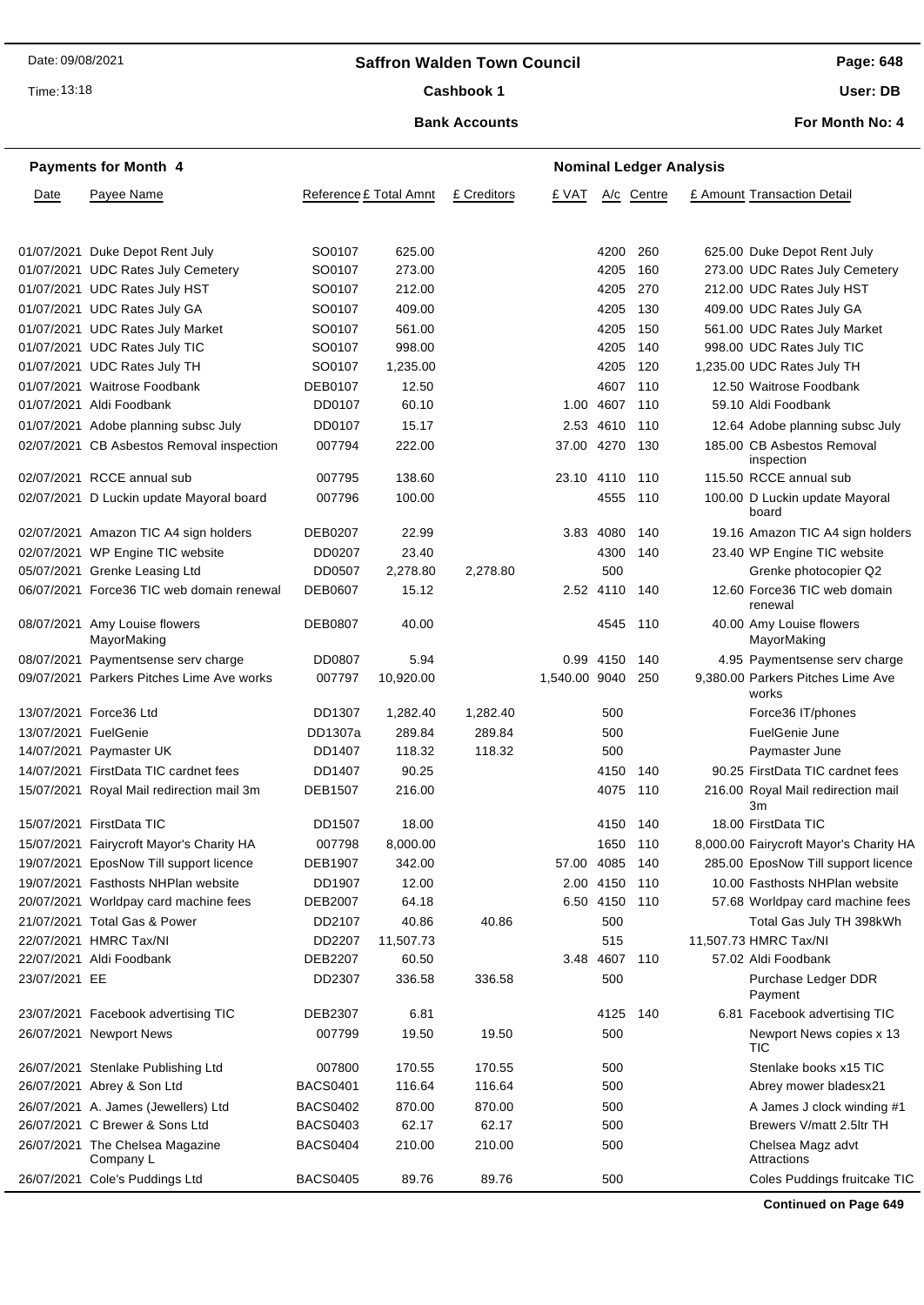## **Saffron Walden Town Council**

Time: 13:18

#### Cashbook 1

#### **Bank Accounts**

**Page: 649 User: DB**

**For Month No: 4**

|                     | <b>Payments for Month 4</b>               | <b>Nominal Ledger Analysis</b> |                        |             |                |               |            |  |                                          |
|---------------------|-------------------------------------------|--------------------------------|------------------------|-------------|----------------|---------------|------------|--|------------------------------------------|
| Date                | Payee Name                                |                                | Reference £ Total Amnt | £ Creditors | £ VAT          |               | A/c Centre |  | £ Amount Transaction Detail              |
|                     | 26/07/2021 Cooleraid Ltd                  | <b>BACS0406</b>                | 109.82                 | 109.82      |                | 500           |            |  | Cooleraid annual rent                    |
|                     | 26/07/2021 CPS Building Services Ltd      | BACS0407                       | 3,875.11               | 3,875.11    |                | 500           |            |  | CPS install pipework/heating<br>т        |
|                     | 26/07/2021 DBS Office Solutions           | <b>BACS0408</b>                | 946.63                 | 946.63      |                | 500           |            |  | DBS photocopier Q1                       |
|                     | 26/07/2021 Elizabeth Dixon                | <b>BACS0409</b>                | 41.00                  | 41.00       |                | 500           |            |  | E Dixon mounted printsx2                 |
|                     | 26/07/2021 English Saffron (Black River)  | <b>BACS0410</b>                | 225.00                 | 225.00      |                | 500           |            |  | English Saffron tins x 30 TIC            |
|                     | 26/07/2021 Farrah's of Harrogate          | <b>BACS0411</b>                | 314.15                 | 314.15      |                | 500           |            |  | Farrahs biscuits TIC                     |
|                     | 26/07/2021 Harper Collins Publishers      | <b>BACS0412</b>                | 48.50                  | 48.50       |                | 500           |            |  | Harper Collins books x 50<br>TIC         |
|                     | 26/07/2021 Hardstate Ltd                  | <b>BACS0413</b>                | 120.00                 | 120.00      |                | 500           |            |  | Hardstate mixed select<br>boxes          |
|                     | 26/07/2021 Huws Gray Ridgeon              | BACS0414                       | 1,507.98               | 1,507.98    |                | 500           |            |  | HuwsGray June                            |
| 26/07/2021 IKEM Ltd |                                           | <b>BACS0415</b>                | 159.60                 | 159.60      |                | 500           |            |  | Ikem Ltd gloves, case cloths             |
|                     | 26/07/2021 James Hallam Ltd (WPS Hallam)  | <b>BACS0416</b>                | 5,398.76               | 5,398.76    |                | 500           |            |  | JHWPS Vehicle Ins 2021-22                |
|                     | 26/07/2021 James Hallam Ltd (WPS Hallam)  | BACS0416a                      | 21,820.65              | 21,820.65   |                | 500           |            |  | J Hallam WPS BE inspection               |
|                     | 26/07/2021 John F Jossaume Ltd            | <b>BACS0417</b>                | 4,650.22               | 4,650.22    |                | 500           |            |  | Jossaumes erosion<br>protection L        |
|                     | 26/07/2021 Kenzie's Contracts Ltd         | BACS0418                       | 600.00                 | 600.00      |                | 500           |            |  | Kenzies clean HST Jun                    |
|                     | 26/07/2021 Peter Cooper                   | <b>BACS0419</b>                | 272.00                 | 272.00      |                | 500           |            |  | Peter Cooper books x 40 TIC              |
|                     | 26/07/2021 The Play Inspection Company    | <b>BACS0420</b>                | 312.00                 | 312.00      |                | 500           |            |  | PlayInspections<br>AA,LW,SP,Commo        |
|                     | 26/07/2021 Printing.com (R.M.Design and P | <b>BACS0421</b>                | 168.00                 | 168.00      |                | 500           |            |  | Printing.com Table covers<br>TIC         |
|                     | 26/07/2021 Pristine Environmental Service | <b>BACS0422</b>                | 507.06                 | 507.06      |                | 500           |            |  | Pristine mats, n/bins, I/care            |
|                     | 26/07/2021 Quinntessential Catering       | BACS0423                       | 50.00                  | 50.00       |                | 500           |            |  | Quinnt.Catering chutney-<br>rhubar       |
|                     | 26/07/2021 R D Ridler (Saffron Apiaries)  | BACS0424                       | 105.00                 | 105.00      |                | 500           |            |  | SaffronApiaries Honey x30<br>TIC         |
|                     | 26/07/2021 Shire Tree Surgery             | <b>BACS0425</b>                | 1,200.00               | 1,200.00    |                | 500           |            |  | Shire Trees fell ash BEG                 |
|                     | 26/07/2021 Saffron Ice Cream Co. Ltd      | <b>BACS0426</b>                | 256.50                 | 256.50      |                | 500           |            |  | Saffron Ice Cream x60                    |
|                     | 26/07/2021 SLCC Enterprises Ltd           | <b>BACS0427</b>                | 1,470.00               | 1,470.00    |                | 500           |            |  | <b>SLCC Comm Govnce Degree</b>           |
|                     | 26/07/2021 Spaldings Ltd                  | <b>BACS0428</b>                | 143.10                 | 143.10      |                | 500           |            |  | Spaldings cordless pruner                |
|                     | 26/07/2021 Banner Group Ltd (was Staples) | <b>BACS0429</b>                | 152.71                 | 152.71      |                | 500           |            |  | Staples stamps, cartridges               |
|                     | 26/07/2021 Stannah Lift Services Ltd      | BACS0430                       | 418.06                 | 418.06      |                | 500           |            |  | Stannah stairlift inspection             |
|                     | 26/07/2021 Streetmaster (South Wales) Ltd | <b>BACS0431</b>                | 906.60                 | 906.60      |                | 500           |            |  | Streetmaster bench+plaque                |
|                     | 26/07/2021 Saffron Walden Historical Soci | BACS0433                       | 62.40                  | 62.40       |                | 500           |            |  | SW Hist Soc Journal x26 TIC              |
|                     | 26/07/2021 Thaxted Parish Council         | <b>BACS0432</b>                | 15.00                  | 15.00       |                | 500           |            |  | Thaxted PC books x10 TIC                 |
|                     | 26/07/2021 Trade UK (Screwfix)            | <b>BACS0434</b>                | 91.07                  | 91.07       |                | 500           |            |  | Trade UK water heater                    |
| 26/07/2021 Venesta  |                                           | <b>BACS0435</b>                | 3,940.09               | 3,940.09    |                | 500           |            |  | Venesta Ladies toilet TH                 |
|                     | 26/07/2021 Videcom Security Ltd           | <b>BACS0436</b>                | 2,411.64               | 2,411.64    |                | 500           |            |  | Videcom CCTV camera<br>upgrade           |
|                     | 26/07/2021 The Walden Local               | BACS0437                       | 777.00                 | 777.00      |                | 500           |            |  | WaldenLocal Job adverts                  |
|                     | 26/07/2021 Everflow Water                 | DD2607                         | 354.79                 | 354.79      |                | 500           |            |  | Everflow July                            |
|                     | 26/07/2021 Zoom monthly sub July          | DD2607                         | 14.39                  |             |                | 2.40 4300 110 |            |  | 11.99 Zoom monthly sub July              |
|                     | 27/07/2021 Studiospares w/less h/held mic | <b>DEB2707</b>                 | 138.00                 |             | 23.00 4350 120 |               |            |  | 115.00 Studiospares w/less h/held<br>mic |
|                     | 27/07/2021 Ebay tables/Chairs mkt sq      | DEB2707                        | 1,074.95               |             |                | 4350 110      |            |  | 1,074.95 Ebay tables/Chairs mkt sq       |
|                     | 28/07/2021 Essex Pension Fund July        | 007801                         | 11,805.55              |             |                | 516           |            |  | 11,422.42 Essex Pension Fund July        |
|                     |                                           |                                |                        |             |                | 4010 110      |            |  | 119.55 Essex Pension Fund July           |
|                     |                                           |                                |                        |             |                | 4010 120      |            |  | 25.65 Essex Pension Fund July            |
|                     |                                           |                                |                        |             |                | 4010 130      |            |  | 5.19 Essex Pension Fund July             |

**Continued on Page 650**